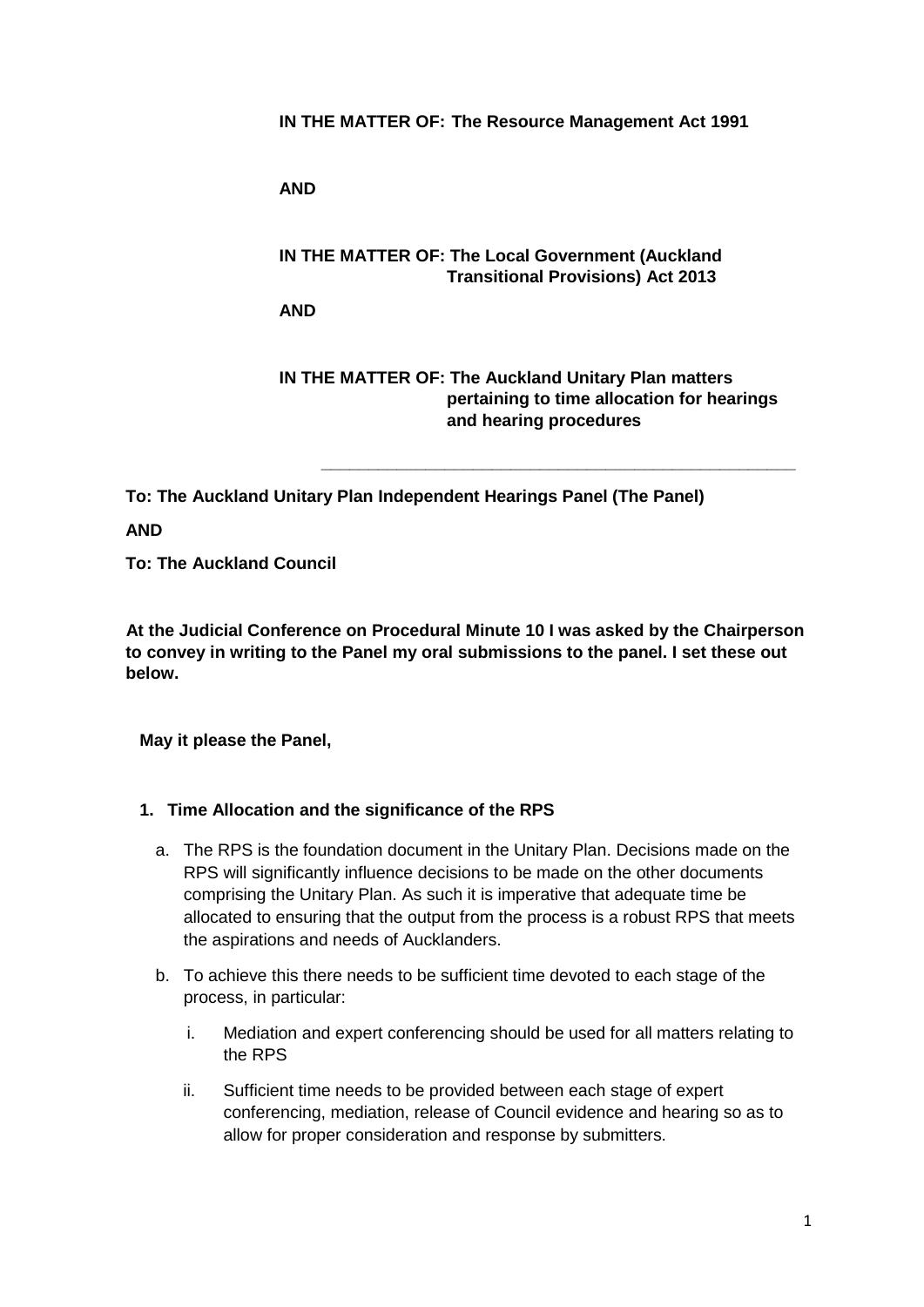iii. It is respectfully submitted that the time allocation and processes for RPS issues, in particular Topics 005 and 013 is insufficient and will seriously compromise the ability of submitters to make reasoned and well researched contributions to the process. A poor decision making process now on the RPS will inevitably compromise the ability of the Panel to make sound decisions on later documents.

# **2. Importance of knowing Council's position on submissions**

- a. When the Draft UP was published it received over 20,000 submissions. The expectation was that Council would take considerable time considering those submissions, determining what changes were desirable and refining the DUP so that it could be released as a reasonably polished document. Unfortunately this did not occur and the PUP was rushed through and notified prior to Council elections. The result was an incomplete document which concerned many people and resulted in nearly 10,000 submissions and many further submissions. Council's own submission amounts to some 5000 pages (or so I am told).
- b. It is reasonable for submitters to expect that since notification Council will have been reflecting on the submissions and determining its position on the changes sought to the PUP. It is important that Council's current position is known before submitters embark on evidence preparation. Otherwise evidence could be prepared based on the PUP as notified only to find that Council's position has changed materially.
- c. Having Council's position known prior to expert conferencing and mediation would refine the process enabling parties to focus their efforts on remaining areas of disagreement. This would provide focus to the expert conferencing and mediation, likely leading to more settlements and reducing the matters requiring a full hearing before the panel. (See comments below on mediation)
- d. An essential component to this is providing sufficient time between receiving Council's position report and the mediation and expert conferencing stages (we suggest a minimum of 15 working days). This is necessary for the parties to make a considered response to Council's position. Such a time lag need not slow down the process. Multiple Topic issues can run concurrently.

# **3. Processes of the IHP**

a. The IHP hearing process for lay submitters is not only extremely confusing, it is extremely intimidating. To a lay person navigating the pre hearing meeting, expert conferencing and then the formality of a hearing with potential cross examination is a daunting prospect. Auckland 2040 represents approximately 100 community groups across Auckland, we are being inundated with requests for assistance on the process as well as the substance of their submissions. Many groups and individuals are finding the process just too much and are just giving up,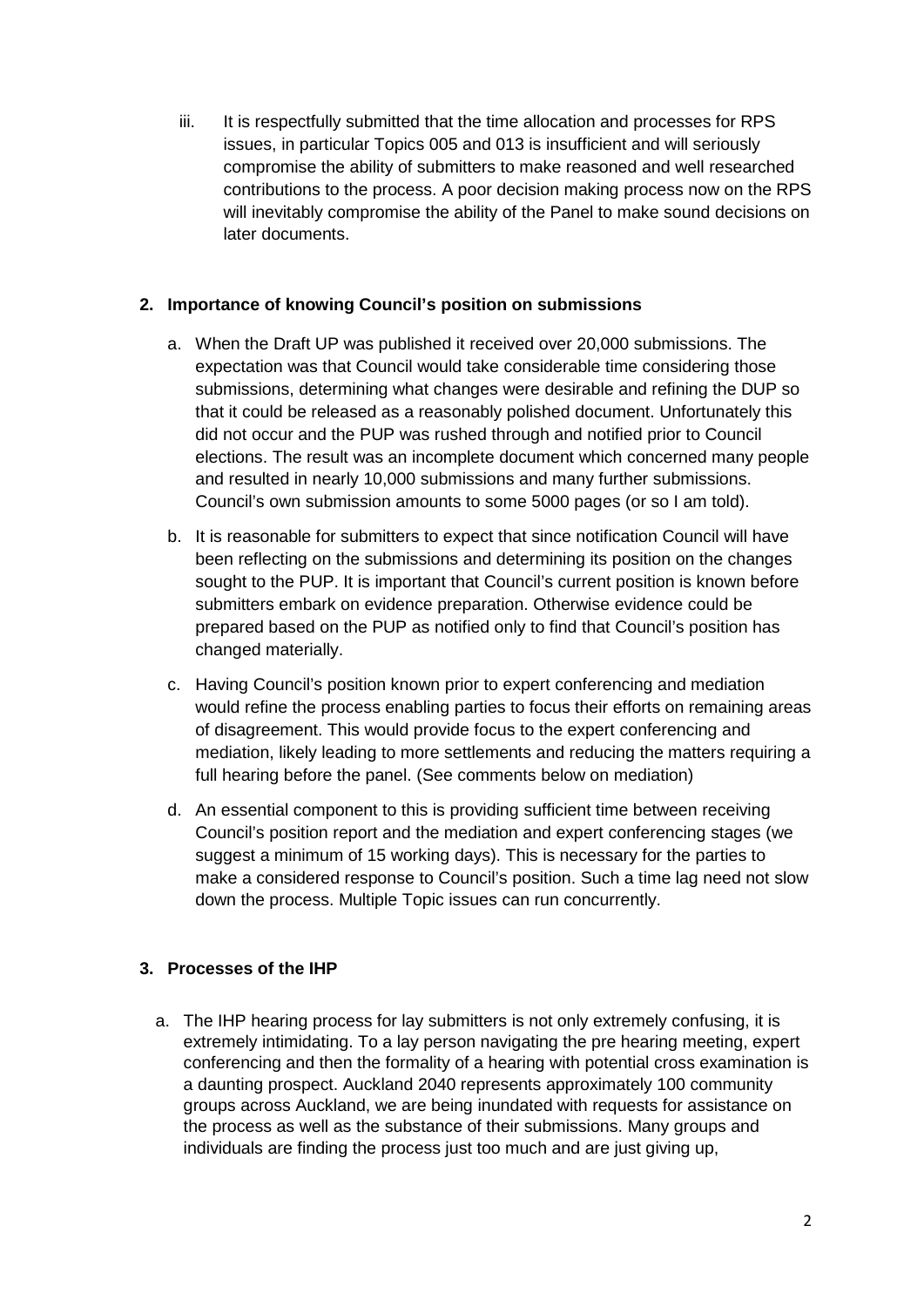notwithstanding that their submissions might have real substance and should result in changes to the PUP.

- b. To assist our groups we have prepared a guideline to the process entitled *"How To Determine Which Hearings You Need To Attend"* A copy of this document was requested by the Chairperson and is attached. The IHP are welcome to utilise this document in whole or part as they see fit.
- c. In addition, we are hosting a workshop on the IHP process on the  $8<sup>th</sup>$  Oct; this has been oversubscribed.
- d. The efforts of Auckland 2040 can only assist at best a small number of the nearly 10,000 submitters, nearly half of whom we understand wish to be heard. We are greatly concerned that the process is excessively complex and will effectively deter a great many submitters from participating. Furthermore, most groups are unlikely to be able to afford expert witnesses if they are able, in fact, to find experts of good standing to represent them. Effectively, this will exclude all these submitters from an important stage of the process, expert conferencing, and will further limit their ability to have their concerns considered. This then brings into question whether the process is "Fair". I would note that the MFE has determined that the "Environmental Legal Assistance Fund" is not available to submitters on the PUP.

## 4. **The Role of Mediation**

- a. The "one stage" IHP process can be contrasted with the "two stage" hearing process previously used in District Plan proceedings. Formerly a submitter had the opportunity to appear before a Council hearing panel principally comprising elected Councillors with perhaps some appointed hearing commissioners. This process had two advantages:
	- i. It was an informal setting before a lay panel without the formality of a Court and without strict procedures and timelines. Lay submitters felt more comfortable at this level.
	- ii. It provided a sorting mechanism whereby the great majority of submissions could be determined at this level leaving only the more contentious issues to proceed through to the Environment Court. Even contentious issues had the benefit of a thorough hearing at the Council level which benefited the subsequent hearing at the Environment Court.
- b. The one IHP stage process has neither of the above elements. If there is not a sorting mechanism by which some filtering of submissions can be undertaken, there are likely to be serious consequences to the hearing process:
	- i. The sheer volume of submissions requesting a hearing may swamp the panel
	- ii. Many submitters (particularly lay submitters) will attend hearings not fully understanding the process and poorly prepared and thus unable to adequately present their case.
	- iii. Time frames set by the Panel may be unattainable and result in submitters being prevented from adequately presenting their case